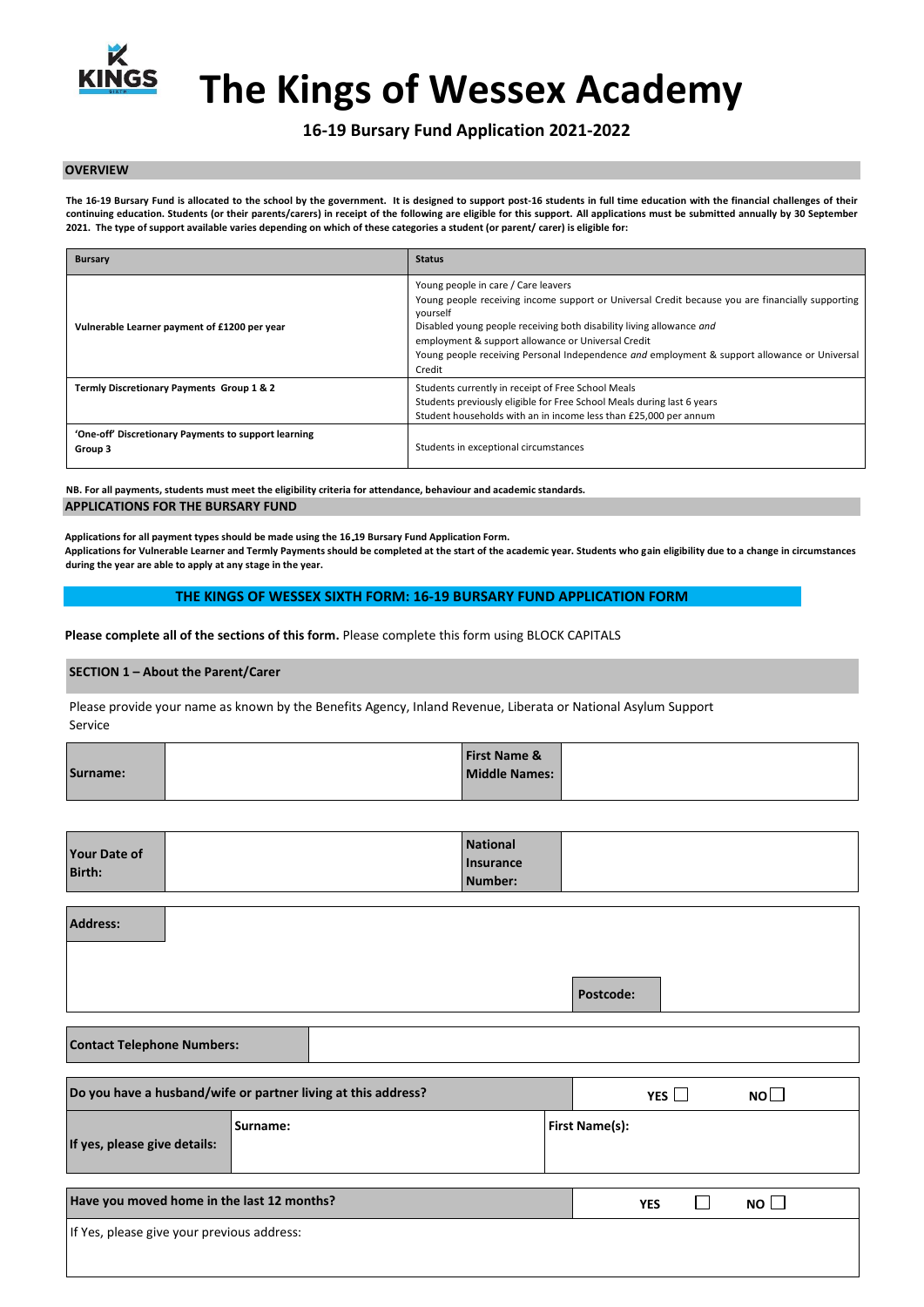# **SECTION 2 – Confirmation of Parent/Carer Benefit Received**

## Is the *parent(s)/carer(s)* in receipt of:

| A. Current Free School Meals? *                                                                                                                                                                                                                                                                                                                                                       | YES        |  | $NO$                 |
|---------------------------------------------------------------------------------------------------------------------------------------------------------------------------------------------------------------------------------------------------------------------------------------------------------------------------------------------------------------------------------------|------------|--|----------------------|
| * Please note we are unable to process your application for bursary funding until you have provided the letter of authorisation from Somerset County Council stating that your<br>application for Free School Meals has been approved.                                                                                                                                                |            |  |                      |
| <b>B. Ever 6 Free School Meals?</b> *                                                                                                                                                                                                                                                                                                                                                 | YES        |  | NO II                |
| * Please note that the school must either hold evidenced historic records for type of application which we can check for you, or please provide a copy of your last eligibility letter.                                                                                                                                                                                               |            |  |                      |
| C. Child Tax Credit/Universal Credit? **                                                                                                                                                                                                                                                                                                                                              | <b>YES</b> |  | $NO$ $\vert$ $\vert$ |
| ** As proof of receipt of Child Tax Credit and income, please provide a copy of the HMRC Final Tax credits decision document for the most recent financial year for which you have<br>records (or suitable alternative ie bank statement showing credits into the account). If in receipt of Universal Credit please enclose copies of the 3 most recent monthly award<br>statements. |            |  |                      |
| D. Household income under £25,000 **                                                                                                                                                                                                                                                                                                                                                  |            |  |                      |
|                                                                                                                                                                                                                                                                                                                                                                                       |            |  |                      |

*\*\* Please provide evidence in the form of P60, original tax credit award* 

# **SECTION 3 – Confirmation of Young Person's Status**

| Surname:       |                                                                               | <b>First Name &amp;</b><br><b>Middle Names:</b> |  |
|----------------|-------------------------------------------------------------------------------|-------------------------------------------------|--|
| Date of Birth: | <b>Mode of Transport to School:</b><br>(please give details, e.g. bus number) |                                                 |  |

# Is the *Young Person*:

*\* Please provide supporting evidence alongside your application.*

| rease provide supporting evidence dioilgoide your application. |                                                                                              |                        |            |             |  |
|----------------------------------------------------------------|----------------------------------------------------------------------------------------------|------------------------|------------|-------------|--|
| A. In Care?                                                    |                                                                                              |                        | <b>YES</b> | $NO$ $\Box$ |  |
| <b>B. A Care Leaver?</b>                                       |                                                                                              |                        | <b>YES</b> | $NO \Box$   |  |
| C. Receiving Income Support?                                   |                                                                                              |                        | <b>YES</b> | $NO \Box$   |  |
| Allowance?                                                     | D. A disabled young person receiving both Employment Support Allowance and Disability Living |                        | <b>YES</b> | $NO$ $\Box$ |  |
| SECTION 4 - Bank Details of Young Person                       |                                                                                              |                        |            |             |  |
| Name of Young Person:<br>(as per bank account)                 |                                                                                              |                        |            |             |  |
| <b>Bank Name:</b>                                              |                                                                                              |                        |            |             |  |
| <b>Sort Code:</b>                                              |                                                                                              | <b>Account Number:</b> |            |             |  |

## **SECTION 5 – EXCEPTIONAL CIRCUMSTANCES**

Please provide details of exceptional circumstances:

## **SECTION 6 - DECLARATION**

I confirm that the information on this form is correct at the time of completion, and that I will inform the school as necessary if circumstances change.

I have attached all necessary evidence, if applicable.

| <b>Parent/Carer Signed:</b> |  | Date: |  |
|-----------------------------|--|-------|--|
|-----------------------------|--|-------|--|

| Date:<br><b>Young Person Signed:</b> |
|--------------------------------------|
|--------------------------------------|